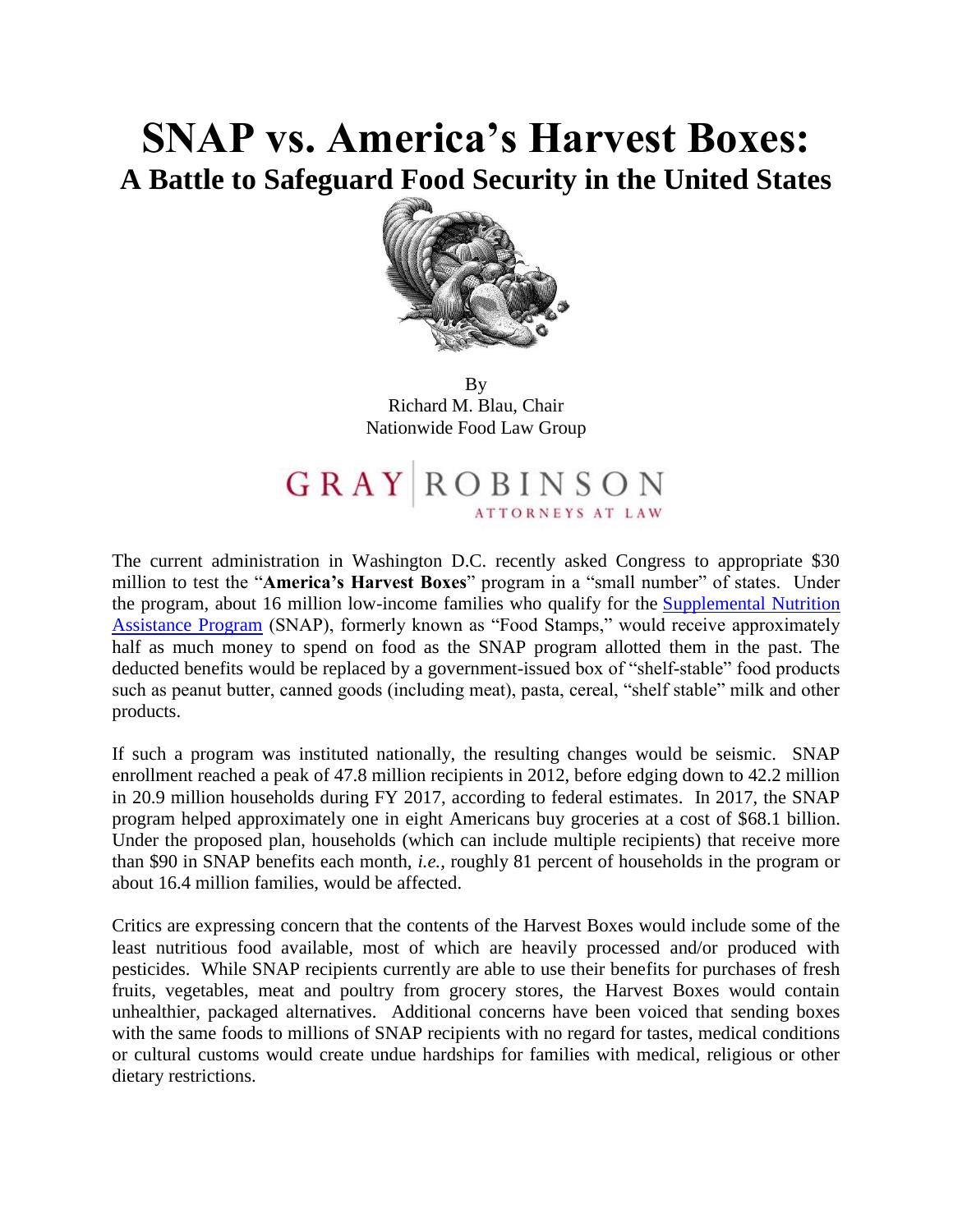#### *Congressional Critics*

In light of such concerns, it is not surprising that the Harvest Box scheme has met substantial resistance. In Congress, a spokeswoman for House Agriculture Committee **Chairman Mike Conaway (R-Texas)** said the committee has held 21 hearings and invited 80 experts to speak about SNAP in its preparations of the forthcoming 2018 Farm Bill, and the idea of a food box was never proffered. Chairman Conaway's input is key, as he currently is steering negotiations over the 2018 Farm Bill.

Democrats in Congress decried the proposal as a devastating attack on one of America's most important safety-net protections. **Senator Debbie Stabenow (D-Michigan)**, the ranking Democrat on the Senate Agriculture Committee, asserted that the Harvest Box concept was not a serious proposal; rather, it was meant to be a distraction from the Trump Administration's desire to cut SNAP funding by 30 percent. The Trump Budget requests \$19 billion for USDA (excluding changes in mandatory programs) for the next fiscal year, a \$3.7 billion or 16 percent decrease from the 2017 enacted level. Over ten years, the total proposed cuts would amount to \$213 billion, *i.e.*, a 30 percent reduction in funding.

#### *Policy Planning Critics*

Outside of Congress, the proposal has not fared any better. Policy advocates argue the Harvest Boxes proposal is part of a broader plan to gut the SNAP program. The widely respected Brookings Institute recently observed through the published article of a Brookings contributor, [Dr. Lauren Bauer,](https://www.brookings.edu/experts/lauren-bauer/) that programs like America's Harvest Boxes, and proposed budget cuts that slash SNAP funding, contradict the mission and goals of the SNAP program, as well as the current administration's own stated policies.<sup>1</sup> For evidence, Brookings and Dr. Bauer cite the USDA's January, 2018 rejection of Maine's application for a federal waiver to restrict the use of SNAP food stamps by Maine residents to purchase soda, candy or similar snack foods. In denying Maine's waiver request, the USDA stated:

When considering waiver requests, USDA focuses on moving people into self-sufficient lives, protecting the integrity of the program, and improving customer service. We don't want to be in the business of picking winners and losers among food products in the marketplace, or in passing judgment about the relative benefits of individual food products.<sup>2</sup>

<sup>1</sup> Lauren Bauer, "*UP FRONT: Penny wise and pound foolish: Proposed SNAP budget cuts will reduce outcomes*," BROOKINGS (February 13, 2018); this article is accessible online at [https://www.brookings.edu/blog/up](https://www.brookings.edu/blog/up-front/2018/02/13/penny-wise-and-pound-foolish-proposed-snap-budget-cuts-will-reduce-outcomes/)[front/2018/02/13/penny-wise-and-pound-foolish-proposed-snap-budget-cuts-will-reduce-outcomes/](https://www.brookings.edu/blog/up-front/2018/02/13/penny-wise-and-pound-foolish-proposed-snap-budget-cuts-will-reduce-outcomes/) (last visited March 5, 2018).

<sup>&</sup>lt;sup>2</sup> In its January 16, 2018, letter to Maine Department of Health and Human Services Commissioner Ricker Hamilton, the USDA outlined concerns that a ban on using SNAP benefits for purchases of soda, candy or snack foods would increase administrative costs; impose burdens on small businesses and retailers; choose winners and losers in the food industry; create difficult decisions about the nutritional values of allowable or excluded foods; and "restrict what individuals could eat in their own homes without demonstrating clear evidence of meaningful health outcomes."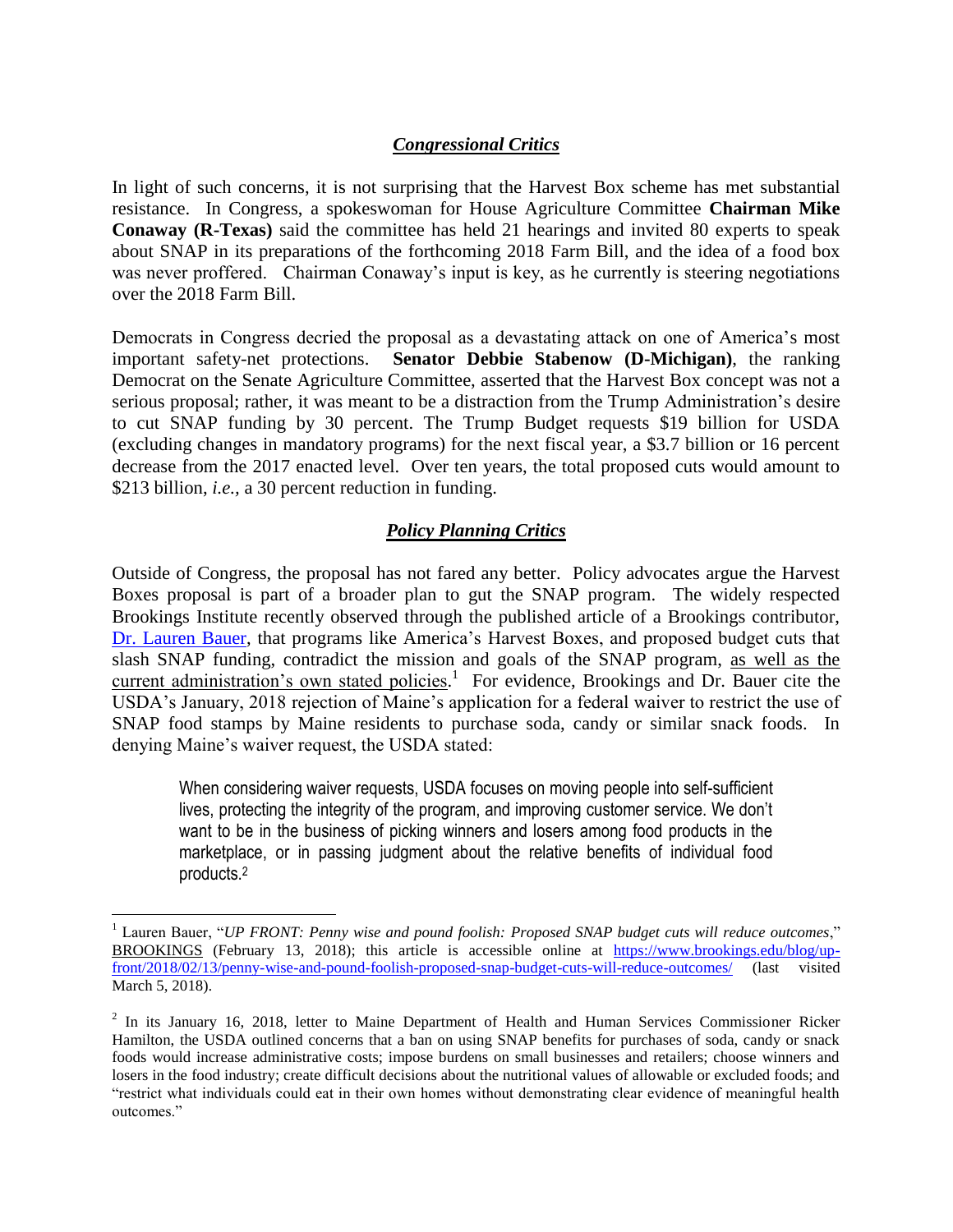Ironically, the mandated reliance on government-stocked "Harvest Boxes" would produce the very outcomes that the USDA asserted were unacceptable.

# *Social Services Provider Critics*

Similar concerns also have been raised by social service providers working on the front lines of America's fight against poverty generally, and food insecurity specifically. [Matt Knott,](http://www.feedingamerica.org/about-us/leadership/matt-knott.html?referrer=https://www.google.com/) president of the nationwide hunger relief network **Feeding America**, called the Harvest Box proposal "an unworkable solution in search of a problem." Knox told the Associated Press in February, shortly after the proposal was floated by the Trump Administration:

"SNAP is an efficient program that already utilizes a grocery system," Knott said. "It's a program that expands and contracts as the economy expands and contracts as well. It's flexible, timely and efficient, and converting a sufficient portion of it to an antiquated program where boxes are delivered is simply unworkable."<sup>3</sup>

Michel Nischan,<sup>4</sup> the founder of [Wholesome Wave,](https://www.wholesomewave.org/) a national nonprofit making produce affordable for people in poverty, and co-creator of the James Beard Foundation's Chefs Boot Camp for Policy and Change, has raised similar concerns. Nischan understands the challenges of ensuring everyone, particularly our nation's most vulnerable, has access to healthy, nutritious food options. Among the concerns Nischan has raised:

- 1. For many of those in the 30 percent of the SNAP-eligible population who do not sign up for benefits, the "hand-out" stigma is a significant factor. Giving out shelf-stable food bought in bulk will likely reinforce the message that poor people don't deserve nutritious food, and that they should be grateful for whatever they get.
- 2. From a public health perspective, most packaged, shelf-stable food is high in processed carbohydrates. A diet consisting primarily of processed foods can lead to obesity, diabetes, and other diet-related diseases, all of which engender resulting healthcare costs.
- 3. Canned fruits and vegetables, in most cases, are either packed in syrup (*e.g.,* peaches) or grossly over-cooked (*e.g.,* green beans).

 $\overline{a}$ <sup>3</sup> Luliet Linderman, "*Food box idea draws criticism from Democrats, advocates*," Associated Press (February 20, 2018).

<sup>&</sup>lt;sup>4</sup> Michel Nischan is a four-time James Beard Award winning chef with over 30 years of experience advocating for a more healthful, sustainable food system. He is Founder and CEO of Wholesome Wave, and Co-Founder of the Chefs Action Network. Along with his team at Wholesome Wave, Nischan has successfully influenced legislative language supporting affordable access to healthy, locally grown fruits and vegetables for low income consumers. He also is the author of three cookbooks and a variety of articles focused on sustainable food systems and social equity through food. A lifetime Ashoka fellow, he serves as a director on the board of the Jacques Pepin Foundation; on the advisory board of Chef's Collaborative, The Amazon Conservation Team, and The National Young Farmers Coalition. In Spring 2015, the James Beard Foundation honored Nischan with the Award for the 2015 Humanitarian of The Year.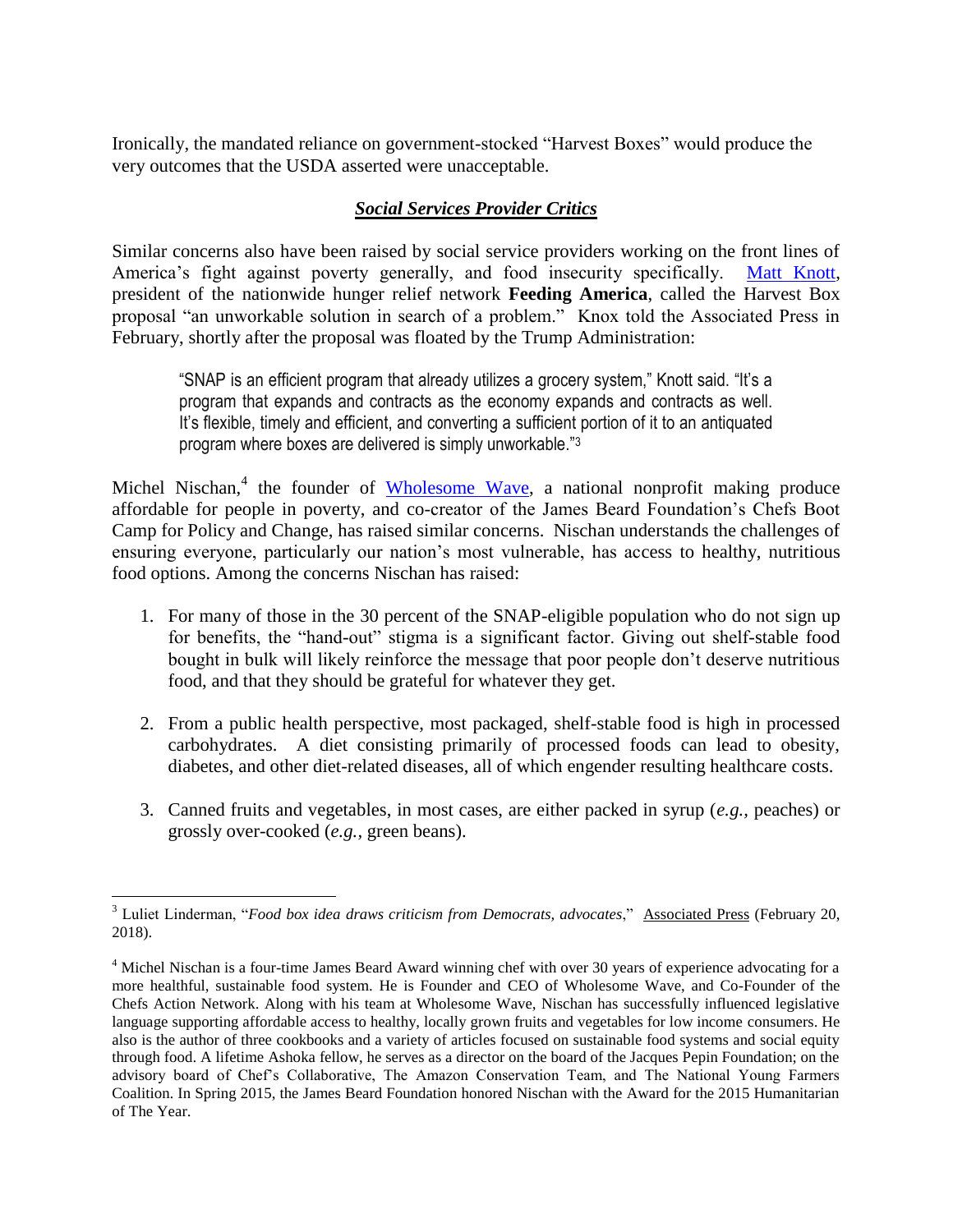From Nischan's vantage, not offering the SNAP consumer a choice regarding what s/he receives in the box ignores an important fact, *i.e.,* most people on SNAP are working adults who are paying taxes into a system designed to help when they struggle with hard times. They deserve a say in what they are feeding their families.<sup>5</sup>

#### *Consumer Advocacy Critics*

Likewise, consumer advocates from the **Food Research and Action Center** (FRAC) characterized America's harvest boxes as "a Rube-Goldberg designed system" that would be "costly, inefficient, stigmatizing and prone to failure." FRAC contends that if SNAP funding is severely reduced, many millions of older Americans, people with disabilities, children, veterans, struggling parents and others will be harmed, and the nation will see more hunger and food insecurity, worse health and educational outcomes, and higher health costs. The organization also argues that despite SNAP's many strengths, benefits are too low, averaging less than \$1.39 per person per meal, and recipients struggle to afford an adequate and nutritious diet on a consistent basis. FRAC is helping to coalesce support for SNAP funding in the 2018 Farm Bill, through measures such as the SNAP Support Letters campaign that already has collected more than 3000 supporting organizations.<sup>6</sup>

# *Industry Critics*

Even business-friendly media outlets such as **Forbes Magazine** questioned the wisdom of the Harvest Boxes proposal. A published column written by Forbes contributor [Phil Lempert](http://www.supermarketguru.com/about.html) and dated February 23, 2018, raised several practical concerns:

Delivering this box to a recipient's home is expensive, as Blue Apron, Peapod and others in the food delivery business have learned and can be a logistical nightmare, especially in some communities where leaving a box on a doorstep or unsecured area might be an invitation for theft and visually point out to neighbors who must rely on government assistance. Which ALSO leads to the question, just who would be handling the delivery of these boxes? FedEx? UPS? USPS? A new governmental agency or private company? And how will that additional cost be absorbed in a budget that has seen reductions? I quite doubt that creating an infrastructure that now buys wholesale from the likes of Kellogg's and General Mills and then having all the products packed together and shipped will create savings, rather than a result in increased costs.<sup>7</sup>

Lempert also observed that the grocery and retail food industry will be materially impacted should the Health Boxes program ever be implemented nationally. [John Ross,](https://www.iga.com/consumer/default.aspx) the CEO of IGA

<sup>5</sup> Brian Barth, "*The Rise of Food Politics: A Conversation With Michael Nischan*," Modern Farmer (Aug. 10, 2016), accessible online at:<https://modernfarmer.com/2016/08/food-politics-michel-nischan/> (last visited on Mar. 5, 2018). <sup>6</sup> See <u>More than 3,000 Organizations Demonstrate Their Support to Safeguard the Federal Nutrition Programs in a</u> Letter to President Trump and Congress, accessible online at<http://frac.org/action/snap-farm-bill> (last visited on March 5, 2018).

<sup>7</sup> Accessible online at [https://www.forbes.com/sites/phillempert/2018/02/23/ag-secretary-sonny-perdue-its-time-to](https://www.forbes.com/sites/phillempert/2018/02/23/ag-secretary-sonny-perdue-its-time-to-think-and-ask-others-about-snap-before-you-say-anything/#6bced3a6485a)[think-and-ask-others-about-snap-before-you-say-anything/#6bced3a6485a](https://www.forbes.com/sites/phillempert/2018/02/23/ag-secretary-sonny-perdue-its-time-to-think-and-ask-others-about-snap-before-you-say-anything/#6bced3a6485a) (last visited on March 5, 2018).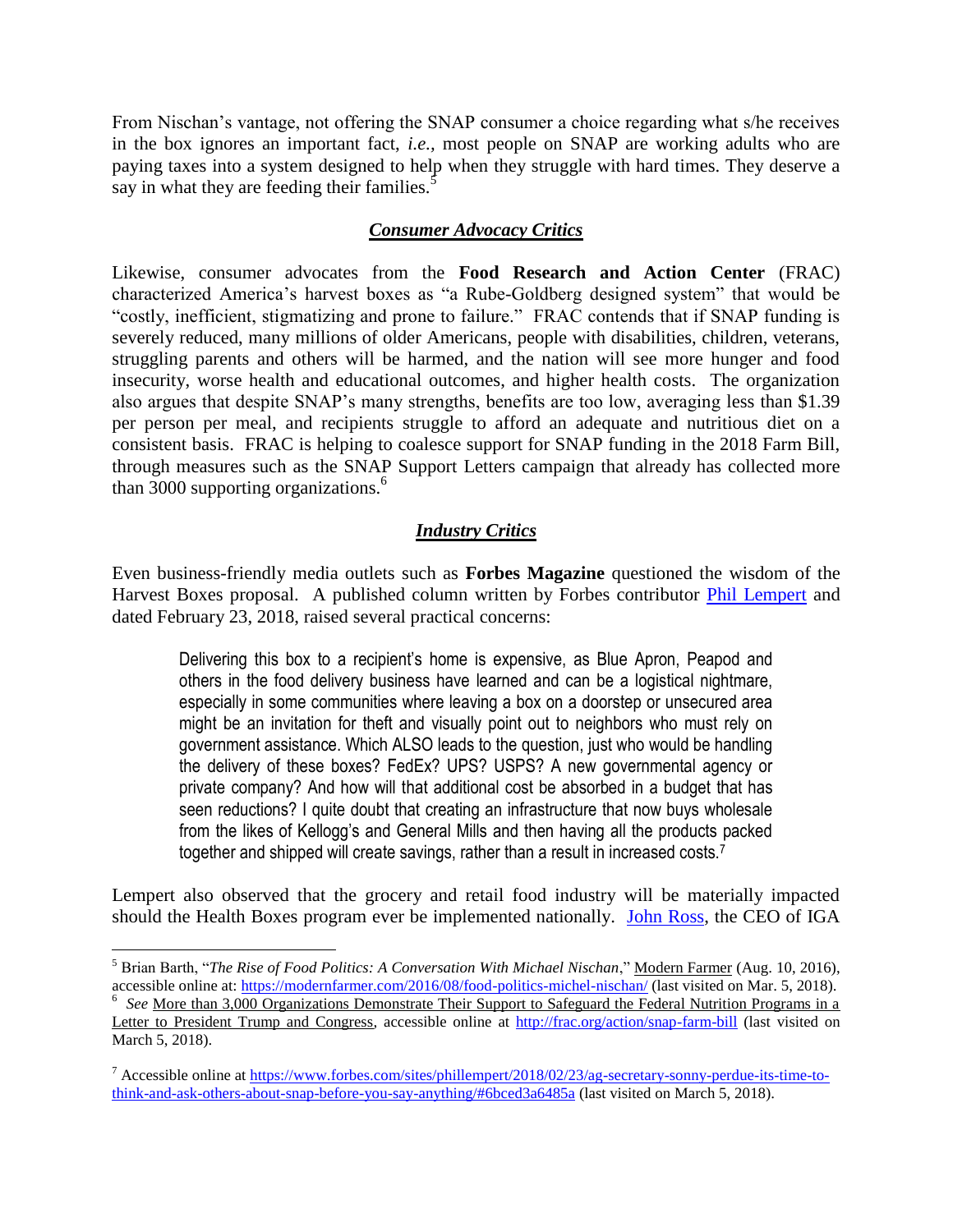Supermarkets, told Lampert that his company stands to lose \$2.7 billion out of \$8 billion in annual U.S. sales; given the razor-thin margins of the grocery business, this creates the risk that hundreds of grocery stores might have to close. Other industry estimates suggest that anywhere from 13 to 30 percent of independent food retailers' sales come from SNAP recipients.

# *Learning from the Past?*

Perhaps the most cogent criticism of the Harvest Boxes concept comes from those who have lived under a similar program for generations – Native American Indians. In an article published online on February 25, 2018 by NPR entitled [How Might Trump's Food Box plan Affect Health?](https://www.npr.org/sections/thesalt/2018/02/25/588098959/how-might-trump-plan-for-food-boxes-affect-health-native-americans-know-all-too)  [Native Americans Know All Too Well,](https://www.npr.org/sections/thesalt/2018/02/25/588098959/how-might-trump-plan-for-food-boxes-affect-health-native-americans-know-all-too) journalist [Maria Godoy](https://www.npr.org/people/348777820/maria-godoy) recounted how American Indians have received a similar type of federal food assistance for over 40 years, with devastating implications for health. As noted in the article:

Since 1977, the U.S. Department of Agriculture has bought nonperishable foods to distribute on Indian reservations and nearby rural areas as part of the Food [Distribution](https://www.fns.usda.gov/fdpir/food-distribution-program-indian-reservations-fdpir) Program on Indian [Reservations.](https://www.fns.usda.gov/fdpir/food-distribution-program-indian-reservations-fdpir) The program was designed as an alternative to SNAP for low-income Native Americans living in remote areas without easy access to grocery stores. The food boxes delivered were filled with canned, shelf-stable foods like peanut butter, meats and vegetables, powdered eggs and milk. . . . American Indians and Alaska Natives are at least [twice](https://www.cdc.gov/vitalsigns/pdf/2017-01-vitalsigns.pdf) as likely as whites to have Type 2 diabetes, and they have 1 1/2 times the rate of [obesity](https://minorityhealth.hhs.gov/omh/content.aspx?lvl=3&lvlID=62&ID=6457) as non-Hispanic whites, according to the government statistics. . . . [R]ecent studies have found that 60 percent of Native Americans who receive food assistance through the program rely on the government program as their primary source of food. (By comparison, 37 percent of people enrolled in SNAP rely on it as their main source of money for food, according to a [new](https://www.urban.org/research/publication/how-far-do-snap-benefits-fall-short-covering-cost-meal/view/full_report) [report](https://www.urban.org/research/publication/how-far-do-snap-benefits-fall-short-covering-cost-meal/view/full_report) from the Urban Institute.) So the quality of that food can really affect health.<sup>8</sup>

# *Drop the Box, Expand the SNAP and Ask the Private Sector to Help*

SNAP is an efficient and important part of America's safety net. The federal hunger-relief program already relies on the private sector to provide access to food, allowing its beneficiaries to shop according to their needs and preferences. There is little administrative glut; in fact, more than 93 percent of SNAP appropriated funds are spent on food benefits.

A 2016 [Hamilton Project](http://www.hamiltonproject.org/papers/modernizing_snap_benefits) analysis produced evidence highlighting the long-term benefits resulting from SNAP investments. The analysis, entitled "*Modernizing SNAP Benefits*"<sup>9</sup> and written by **James P. Ziliak**, <sup>10</sup> demonstrated that SNAP benefits help reduce health problems

<sup>&</sup>lt;sup>8</sup> Accessible online at [https://www.npr.org/sections/thesalt/2018/02/25/588098959/how-might-trump-plan-for-food](https://www.npr.org/sections/thesalt/2018/02/25/588098959/how-might-trump-plan-for-food-boxes-affect-health-native-americans-know-all-too)[boxes-affect-health-native-americans-know-all-too](https://www.npr.org/sections/thesalt/2018/02/25/588098959/how-might-trump-plan-for-food-boxes-affect-health-native-americans-know-all-too) (last visited on March 1, 2018).

<sup>9</sup> James P. Zilak, "*Modernizing SNAP Benefits*," Policy Proposal 2016-6, The Hamilton Project (May 2016); this analysis is accessible online at: http://www.hamiltonproject.org/assets/files/ziliak\_modernizing\_snap\_benefits.pdf (last visited March 1, 2018).

<sup>&</sup>lt;sup>10</sup> James P. Ziliak holds the Gatton Endowed Chair in Microeconomics in the Department of Economics at the University of Kentucky. He also is the Director of the Center for Poverty Research at the University of Kentucky.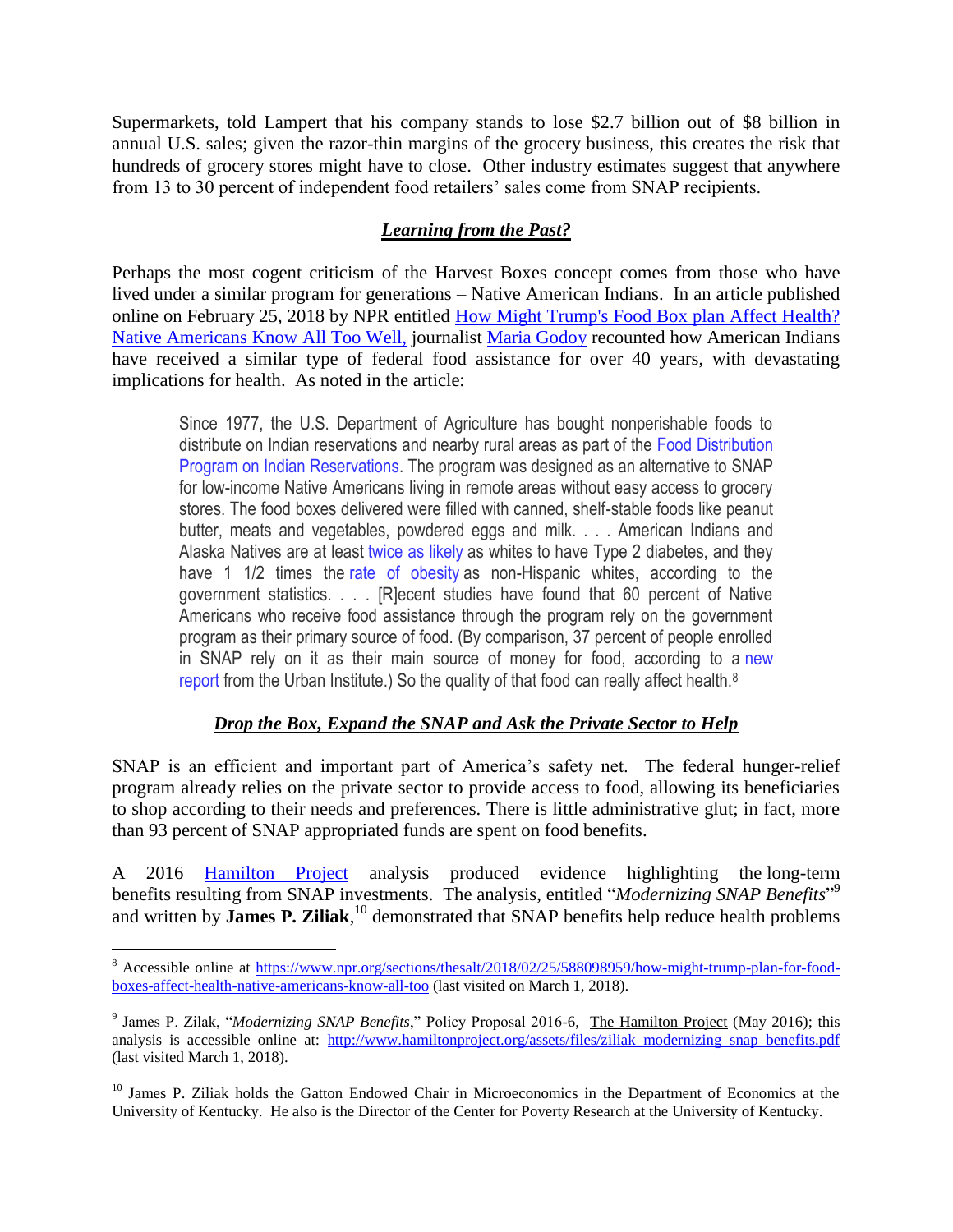later in life, improve educational outcomes, lift women's economic self-sufficiency, and improve families immediate financial situation.

Rather than eviscerating the SNAP budget, Professor Ziliak proposes increasing the program's budget, and by doing so compounding the positive benefits it produces. As explained in *Modernizing SNAP Benefits*, SNAP benefits are provided monthly to eligible households, based on a maximum benefit determined by the cost of a food budget known as the **Thrifty Food Plan** (TFP). However, the TFP assumes that low-income households can spend an unlimited amount of time preparing food from scratch and has consequently shifted toward the food items that are lowest cost but most time-intensive. Ziliak proposes a three-stage approach to improving the adequacy of SNAP benefits by modernizing the TFP.

In the first stage, the estimated cost of the TFP would be immediately increased by twenty percent to partially account for the cost of time spent on food preparation. Next, the USDA would further reform the TFP to address features that distort the composition of the grocery cart, including geographic variation in food prices, the 1970s-set cap on the inflation-adjusted value of SNAP benefits, the TFP's excessively narrow focus on low-income households, and the lack of consideration for the dietary needs of teenagers. Finally, Ziliak proposes a specific research agenda to support the first two stages. The proposal would bring the assumptions underlying SNAP benefit levels in line with current norms of food consumption and time use, thus strengthening the effectiveness of SNAP in addressing food insecurity and other health and nutrition outcomes.

To address concerns from the current administration in Washington D.C. that more can be done to improve SNAP, attention should be paid to an idea promoted by Michel Nischan – leveraging the new "disruptive" technologies to provide both greater bang-for-the-buck plus a better delivery mechanism. According to Nischan:

[I]f the federal government is truly focused on cutting red tape, creating a governmentrun food-delivery supply chain to service 40+ million Americans who rely on SNAP seems quite contrary to that goal. *But*, if they were talking about striking a public/private partnership with companies like Amazon Fresh or Walmart (which seems to be going all-in on home delivery of food), that's another story. Businesses like these have the supply chain infrastructure in place to deliver anywhere in the nation, as well as the technology to allow consumer choice. That could be a potentially good and doable disruption, assuming SNAP consumers would still receive some benefits through EBT. This then begs the questions: How much food is being delivered, how much money is still on an EBT card, and how big are the actual savings?<sup>11</sup>

<sup>&</sup>lt;sup>11</sup> "Michael Nischan on How the Proposed SNAP Harvest Box Could Actually Work," Modern Farmer (February 15, 2018), accessible online at: [https://modernfarmer.com/2018/02/michel-nischan-snap-harvest-box-proposal-could](https://modernfarmer.com/2018/02/michel-nischan-snap-harvest-box-proposal-could-work/)[work/](https://modernfarmer.com/2018/02/michel-nischan-snap-harvest-box-proposal-could-work/) (last visited on March 5, 2018).